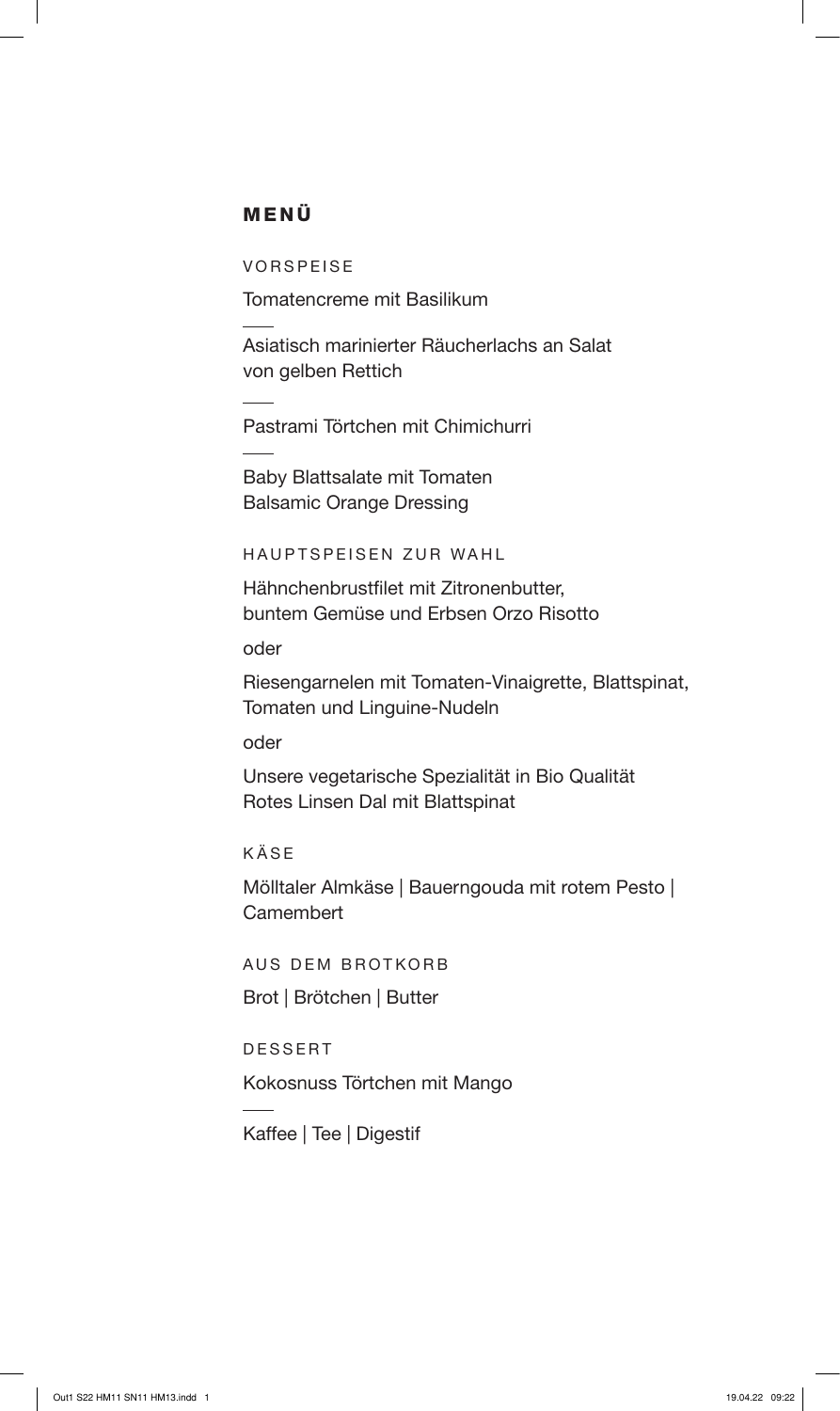# ERFRISCHUNG

Häagen-Dazs Macadamia Nut Brittle Eis

# IMBISS

Saisonale Blattsalate mit Gurken, Tomaten und Himbeer Dressing

Currywurst in pikanter Tomaten Curry Sauce

Himbeertörtchen mit Holunder und Pistazien

Brot | Brötchen | Butter

Kaffee | Tee | Digestif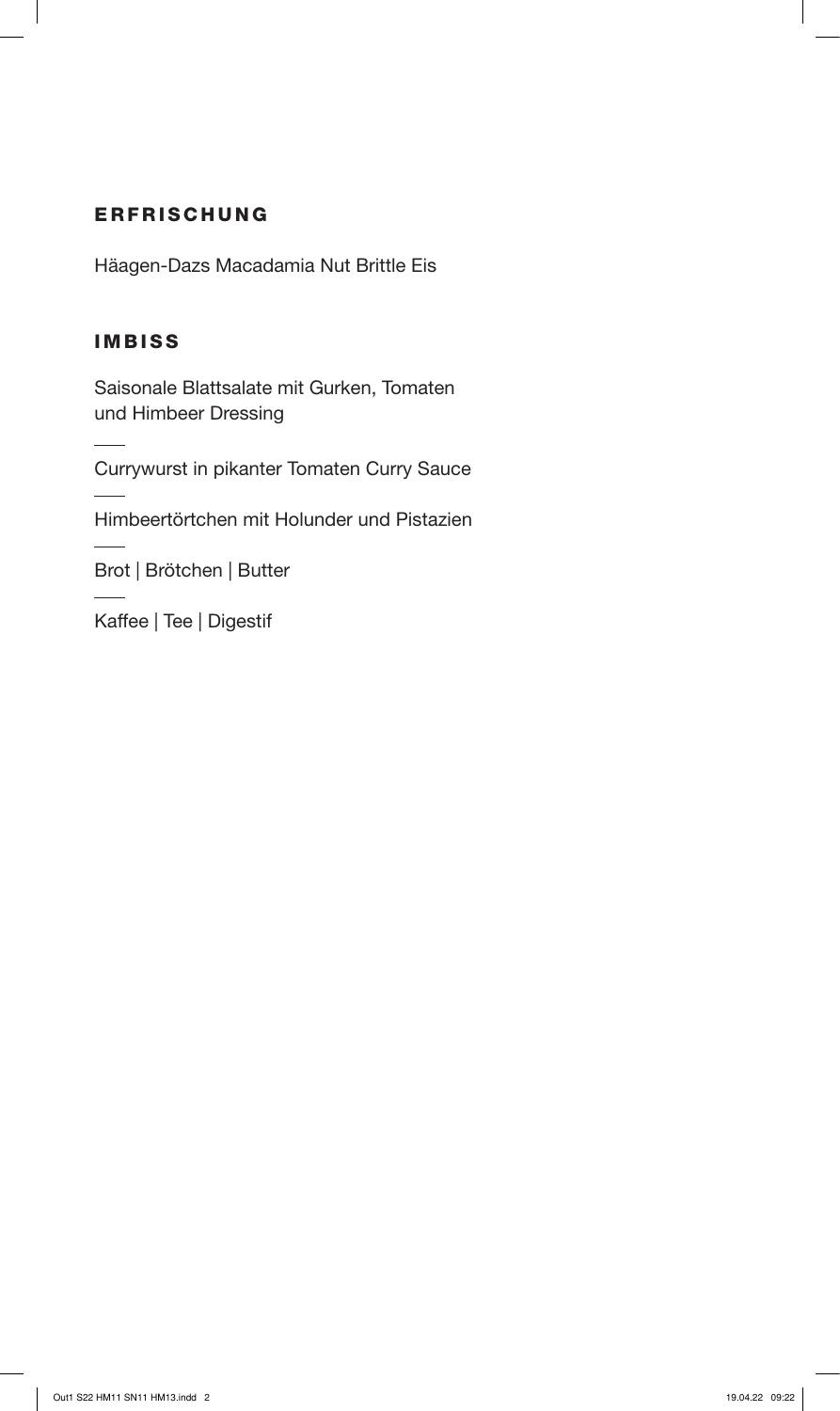#### MENU

STARTER

Tomato cream with basil

Asian style marinated smoked salmon with yellow radish salad

Pastrami tartlet with chimichurri

Baby greens salad with tomatoes Balsamic orange dressing

MAIN COURSE

Chicken breast fillet with lemon butter, colorful vegetables and pea orzo risotto

or

King prawns with tomato vinaigrette, spinach leaves, tomatoes and linguine pasta

or

Our vegetarian speciality in organic quality Red lentil dal with spinach leaves

CHEESE

Mölltaler alpine cheese | farmer's gouda with red pesto | camembert

FROM THE BREAD BASKET

Assortment of breads | Butter

DESSERT

Coconut tartlet with mango

Coffee | Tea | Digestive

Out1 S22 HM11 SN11 HM13